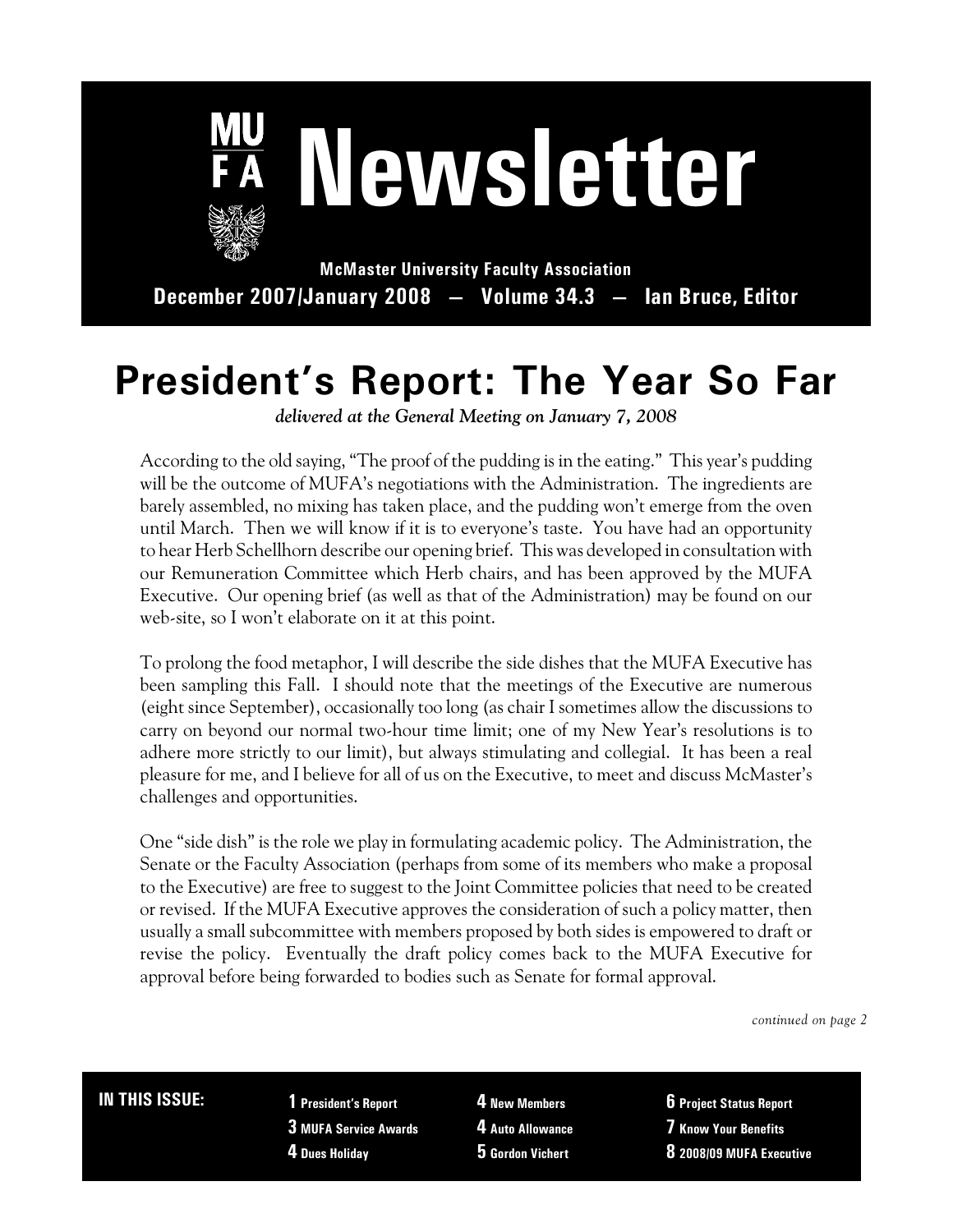One such example from last year was the creation of the Teaching Professors stream which ultimately led to significant revisions of the so-called "yellow document", the policy that regulates all matters bearing on academic appointments, tenure, and promotion. This year we have reviewed the Load Teaching policy and incorporated with it a related policy that deals with teaching in the twilight hour or evening. The revision provides an opportunity for a faculty member in the teaching-stream who has a pedagogical research program to apply for time in the spring/summer months to pursue research. Since both the Administration and the MUFA Executive have approved the revision, we can expect the policy to go to Senate for approval in February.

One policy that will be reviewed in the coming months by a subcommittee is the Faculty Code of Conduct which has not been updated since 1994. MUFA has still to recommend a second member for this subcommittee so we welcome suggestions! A second area that the Joint Committee has agreed is worthy of attention are guidelines for the preparation of teaching portfolios and the related documentation that goes forward in tenure and promotion cases, and when those in the teaching-stream are considered for *permanence*. Such guidelines are especially important for those in the teaching-stream since the resulting documents will be the critical determinant for the continuation of their careers at McMaster. Terms of reference and potential members for a subcommittee to undertake this task have not yet been proposed.

Another policy area where we can anticipate some activity is the role of the Dean of Graduate Studies. This person has several responsibilities as defined in the "yellow document" with respect to appointments, tenure and promotion. (For example, the Dean of Graduate Studies sits on every Faculty Tenure & Promotion Committee and must be present for the consideration of *every* candidate.) The Provost has received a report she commissioned from external reviewers of the School of Graduate Studies and it indicates that some of these responsibilities are unusual and sufficiently onerous that they may detract from the other duties of the Dean. Whether possible changes in the duties of the Dean of Graduate Studies are part of a larger-scale restructuring of the senior Administration remains to be seen. However, MUFA has an abiding interest and a crucial role to play in revising the "yellow document".

MUFA, through its Executive, keeps watching briefs on virtually all aspects of the University, for it is hard to imagine any that don't have a potential impact on the terms and conditions of our lives as faculty and librarians. This year we created a Budget Advisory Committee chaired by our Vice-President. Obviously, the budget provides crucial constraints on the faculty complement and our compensation, so it is vital that we have a deeper understanding of it. Enrolment is another matter of great concern to us all and we have a representative on the Enrolment Management Team — Pat Bennett from the Department of Psychology, Neuroscience & Behaviour. He gives us updates on EMT's workings, byzantine though they may be. We have also kept an eye on the discussion of plans for the Burlington campus. Our two concerns there continue to be (a) that proper academic planning with review and approval be undertaken by the relevant "legislative" bodies (the Faculty of Business in this case, the University Planning Committee, the Senate), and (b) that such plans be realistic in their assessment of financial risk and thereby minimize negative consequences for efforts to improve life here at the main campus that is so dear to us.

This year the Joint Committee has approved the establishment of the Librarian Joint Committee<sup>1</sup> in order to provide a forum wherein the Administration and the Association discuss issues and concerns confronting academic librarians, their terms and conditions of employment, and for negotiating and determining librarian remuneration.

My final remarks are about "mufa-gab". It has been very satisfying to see this year the enormous improvements in the quality of discussion there. For

*continued on page 4*

 $1$  Several years ago there was a similar committee, the Librarians Negotiating Committee, which had fallen into disuse.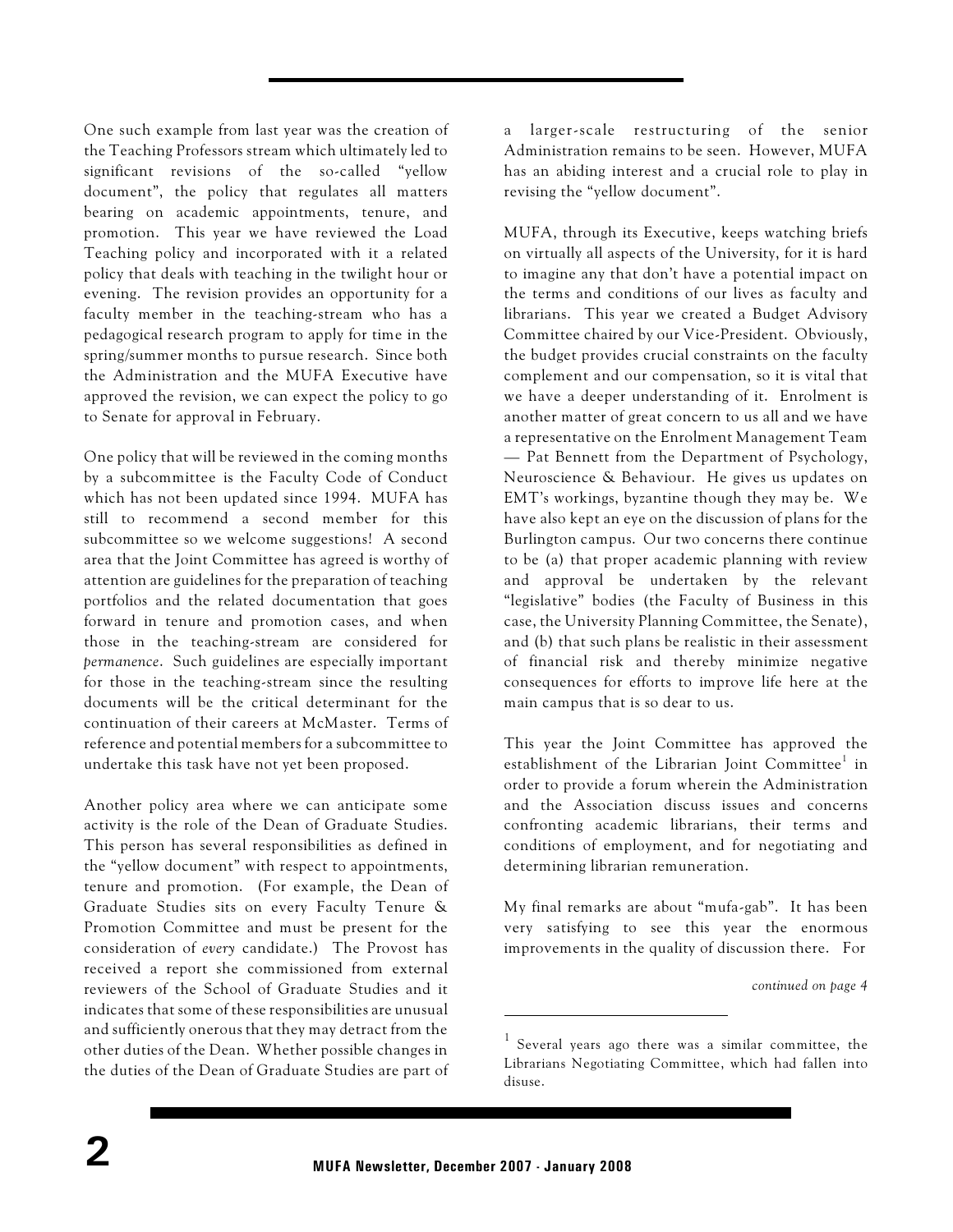# **Call for Nominations**

**—**

# **The MUFA Faculty/Librarian Awards for Outstanding Service**

### **PURPOSE**

The purpose of these awards is to provide an annual recognition for faculty and professional librarians who have made an outstanding contribution to the University through the provision of exceptional service to faculty, librarians, staff, students or alumni.

### **THE AWARDS**

Each year there will be a maximum of three awards in the amount of \$1,500.

### **ELIGIBILITY**

The awards are open to all members of the McMaster University Faculty Association (MUFA).

#### **PROCEDURES**

- 1. The MUFA Executive has appointed a chair and committee drawn from amongst the categories of faculty, professional librarians, staff, students, and alumni. The Secretariat to the committee is the MUFA Executive Director.
- 2. The period of the award is a calendar year.
- 3. Nominations
	- a. Nominations must be e-mailed  $(mufa@mcmaster.ca)$  or mailed to MUFA (Hamilton Hall 103A) no later than

### **MARCH 14, 2008**

b. The nominator must attach a supporting narrative of not more than 750 words.

- c. Each nomination must be supported by a minimum of 2, and not more than 4 reference letters. These reference letters must be e-mailed or mailed, either through the nominator or independently. Reference letters should not exceed 500 words.
- d. Position and contact information for the nominator and all references must be clearly indicated.
- 4. The Committee will review the nominations. Among the factors considered by the Committee will be:
	- $\blacksquare$  enhancement of the reputation of McMaster University
	- provision of excellent service
	- demonstrated innovation
	- breadth and depth of impact
	- $\blacksquare$  strength of support in nominations
- 5. The faculty/librarians selected to receive the awards will be invited to attend a special reception following the Annual General Meeting in the spring and will be presented with their awards at that time. Pictures of the individual recipients and a brief summary of the rationale for their award will be published in the MUFA *Newsletter* and on the MUFA Web page.
- 6. Each faculty/librarian who is nominated for an award will receive a letter of commendation from the MUFA President.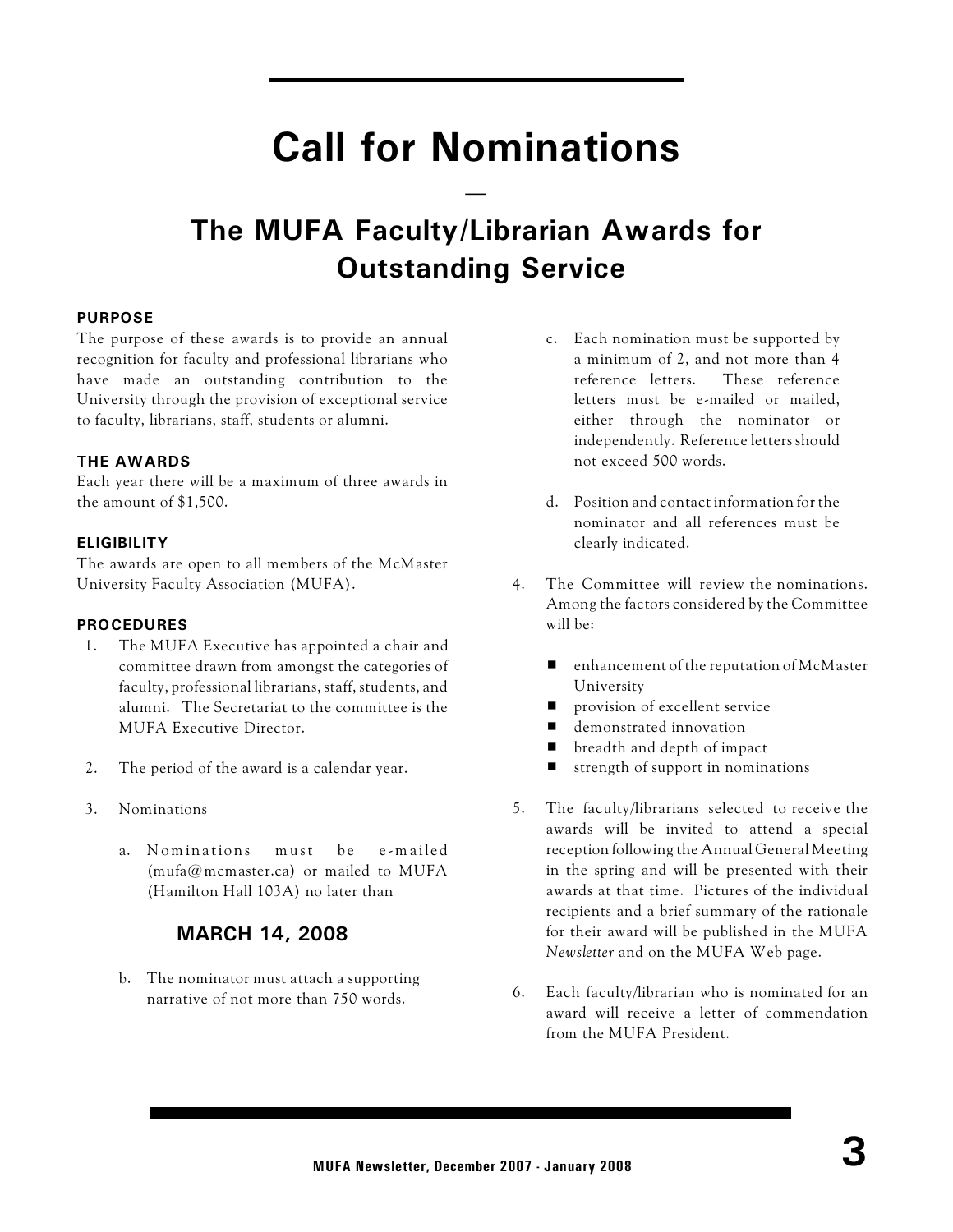### **President's Report** *(continued from p. 2*)

that we all owe a debt of gratitude to John Berlinsky. I believe his carefully prepared and thoughtful communications on a wide range of topics have stimulated considerable discussion, albeit mostly off-line. I urge others to emulate John and identify matters of concern. Some of us worry about being exposed to the scrutiny of administrators, but John has shown how one can present any topic from a neutral perspective and thereby reveal the pros and cons, so that others may draw their own conclusions.

Sometimes on "mufa-gab" and sometimes through direct e-mail to me it is suggested that MUFA take a direct stand on particular academic matters. Except for the ways I have described above, this is generally not appropriate. However, these matters should receive a thorough airing at Senate. To that end, we have put up on the MUFA website (see www.mcmaster.ca/mufa) a list of senators (organized by Faculty) with their e-mail addresses and I recommend that whenever you have a concern you convey it to the senators.

# **Dues Holiday in March**

Once again, we are pleased to announce that we are projecting a surplus of income over expenditures for the fiscal year 2007/08. As a result the MUFA Executive voted unanimously to reduce the mill rate from 5.0 to 0 for the month of March giving each MUFA member a little something to look forward to! We are also pleased to report that MUFA reserves continue to be in a healthy state.

Don't Forget, when you are preparing your tax returns, MUFA dues are tax deductible.

## **Welcome New Members**

| Library & Learning Tech       |
|-------------------------------|
| Finance & Bus Economics       |
| Library & Learning Tech       |
| <b>Family Medicine</b>        |
| Library: Teaching, Learning   |
| & Research                    |
| Library & Learning Tech       |
| Library: Research Collections |
| Philosophy                    |
| Geography & Earth Sci         |
|                               |

## **Auto Allowance Increases**

Use of a personal automobile for business travel is reimbursed by way of an inclusive kilometre allowance. This allowance is designed to reimburse the claimant for all operating costs, including fuel, insurance, repairs and maintenance. The kilometre allowance is reviewed and adjusted from time to time. A recent review undertaken by the Accounts Payable Travel Department indicated that McMaster's rate was falling behind that of other comparable Ontario Universities. For travel after January 1, 2008, the auto allowance increases from \$.37/km to \$.40/km.

The ultimate leader is one who is willing to develop people to the point that they eventually surpass him or her in knowledge and ability. Fred A. Manske, Jr.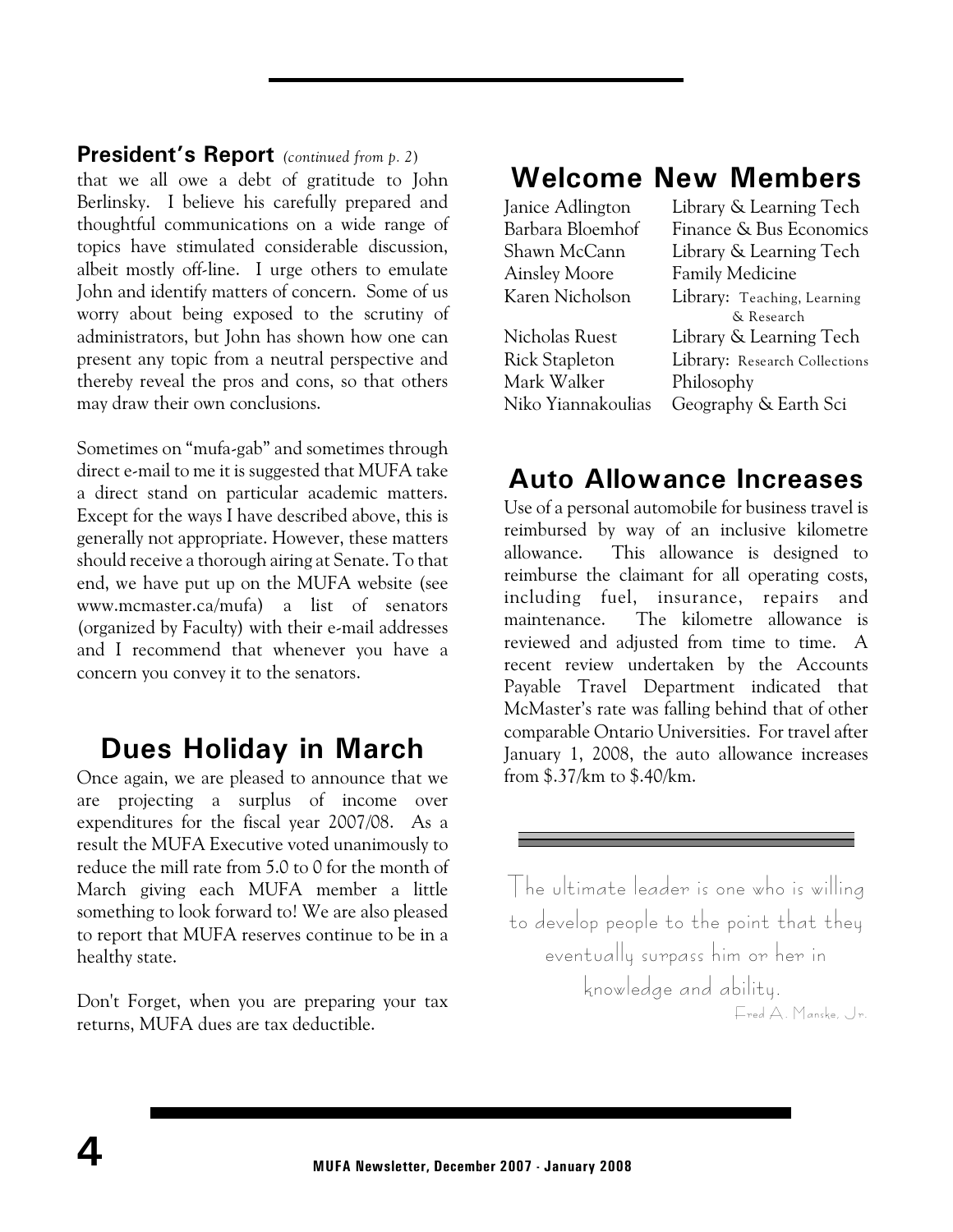

Gordon Vichert, a prominent member of the Department of English in the 1960s and 70s, died in Vancouver on November 12, 2007, after a years-long battle with Parkinson's disease. His life was extraordinary, a rich combination of academic and political work (in Canada, Nigeria, the US, and China) and of balancing public and family loyalties. Born of missionary parents in a remote part of West China in the 1930s, he went to high school in Vancouver and Spokane, Washington, and to university at McMaster, where he excelled in English and in extra-curricular activities (debating, *The Silhouette*). His master's work was at the University of Toronto and at Birkbeck College in the University of London. Fascinated by 18<sup>th</sup>-century satirical writings, he had a special interest in Bernard de Mandeville, whose mordant work *The Fable of the Bees* explores the metaphor of human society as a hive of bees characterized by mutual greed, in sharp contrast with the more optimistic philosophies common at the time.

During his years at McMaster, Vichert was a popular lecturer, an accomplished speaker, and an activist in curricular reform. He left academic life for politics, initially as a candidate for the Ontario NDP and then as an administrator in Toronto, followed by work as special assistant and speechwriter for Premier Allan Blakeney of Saskatchewan and then for Roy Romanow at the time of the intense debates about the enshrining of the Charter of Rights and Freedoms in the Canadian Constitution. Later he taught English in Xining, China, and at UBC. He had two families, one with his first wife Nancy Nablo, a fellow student at McMaster, the second with Janice McArthur.

> *Alvin A. Lee President Emeritus and Professor Emeritus (English & Cultural Studies)*

#### **Gordon Vichert Memorial**

**A Memorial in honour of the life of Gordon Vichert will be held on Saturday, February 9, 2008, at 3:00 pm in the West Room of the University Club.**

**For further details, please contact gordonvichertmemorial@gmail.com or Marcus Vichert at 416-465-4367**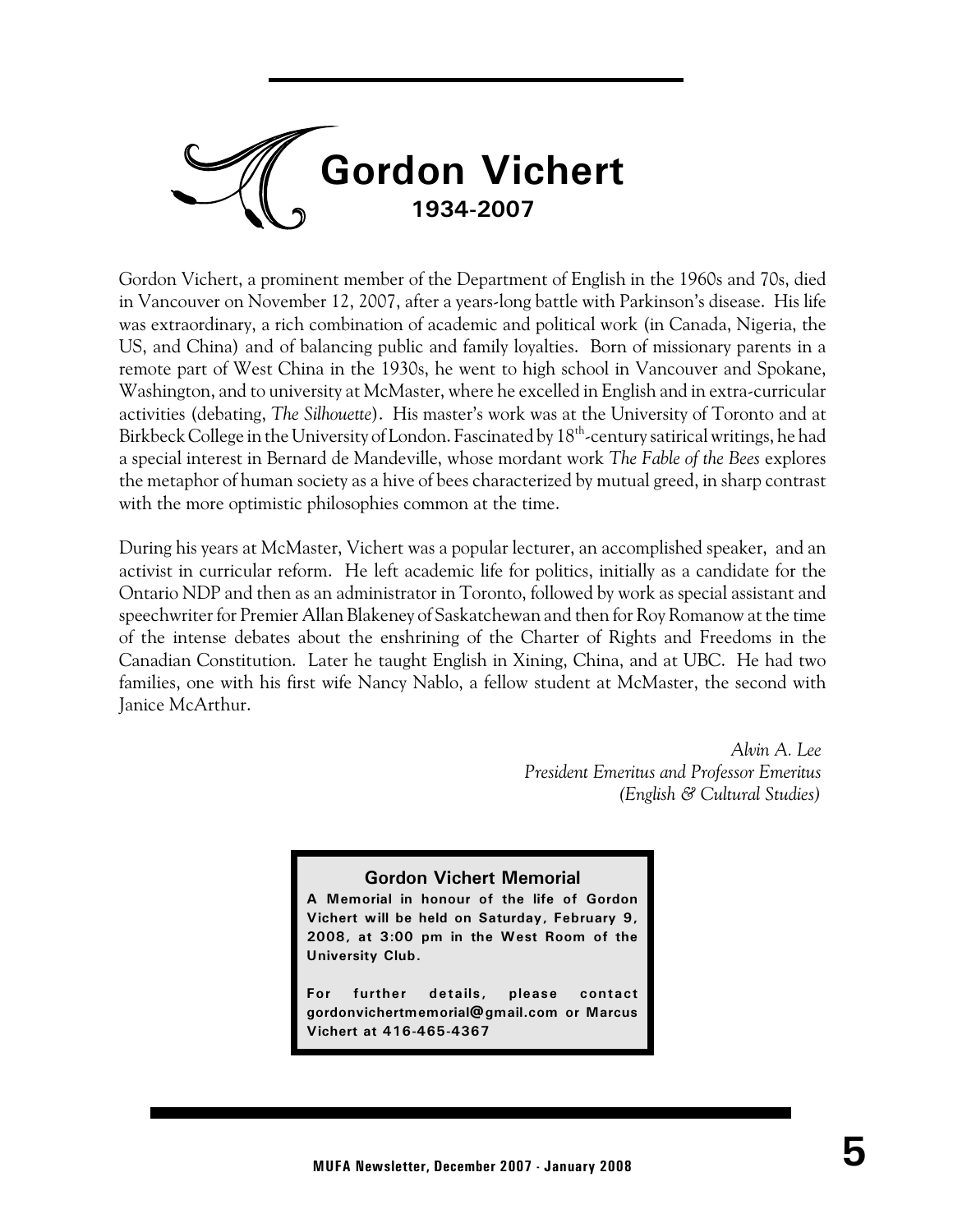# **Project Status Reports**

 **(as of January 8, 2008)**

| <b>Project Name</b>                                                                                                                 | <b>Estimated</b><br><b>Completion</b><br>Date | Approved<br>or<br>Anticipated<br><b>Budget</b>                             | <b>Status</b>                                                                                                                                                                                                                                                                                                                                             |
|-------------------------------------------------------------------------------------------------------------------------------------|-----------------------------------------------|----------------------------------------------------------------------------|-----------------------------------------------------------------------------------------------------------------------------------------------------------------------------------------------------------------------------------------------------------------------------------------------------------------------------------------------------------|
| Project & Budget Approved                                                                                                           |                                               |                                                                            |                                                                                                                                                                                                                                                                                                                                                           |
| Main Entrance Building Complex<br>for the Faculties of Engineering,<br>Science & Health Sciences,<br>Phase 1 - Engineering Building | February 2009                                 | \$38,000,000<br>(original project<br>scope<br>\$8.6 million -<br>Dec 2005) | Foundation work 100%. 1st and 2 <sup>nd</sup> level concrete<br>walls nearing completion. Site services work<br>continuing.                                                                                                                                                                                                                               |
| Burke Science Bldg - Phases 1,<br>2a & 2b<br>General Science Bldg - Air<br>quality and health and safety<br>upgrades, Phase 3       | Spring 2008<br>(Phase 2b)                     | \$41,000,000<br>(original project<br>scope<br>\$30 million -<br>Jan 2004)  | Phase 1 (BSB south wing) - All floors completed<br>Phase 2a (BSB east wing) - All floors completed<br>Phase 2b (BSB north wing) - One isolated area<br>completed. Demolition & asbestos work<br>complete. Work on 2 <sup>nd</sup> & 3 <sup>rd</sup> floors 94%<br>complete. Work on 1 <sup>st</sup> floor 25% complete.<br>Phase 3 (GSB) - Work completed |
| <b>McMaster Front Entrance</b><br>Improvements, Phase 2                                                                             | Summer 2008                                   | \$5,000,000                                                                | Design work complete. First stage of landscaping to<br>be implemented with construction of new<br>Engineering building in 2008                                                                                                                                                                                                                            |
| MUMC Biosafety Lab 3 (FHS)                                                                                                          | Spring 2008                                   | \$2,500,000                                                                | Engineering design work complete. Tendering to<br>commence shortly.                                                                                                                                                                                                                                                                                       |
| <b>MUMC Life Safety Systems</b>                                                                                                     | Spring 2008                                   | \$6,200,000<br>(McMaster<br>share)                                         | Project is approximately 88% complete. Fire alarm<br>work and sprinkler work progressing well.<br>Completed on 4 levels. Building control work 85%<br>complete.                                                                                                                                                                                           |
| Ronald V. Joyce Stadium /<br><b>Underground Parking Garage</b>                                                                      | February 2008                                 | \$33,500,000<br>(orig budget<br>\$23.5 million -<br>Jan 2006)              | Tendering 99% complete. 99% of garage-related<br>concrete is complete. 95% mechanical/electrical<br>site work complete. Structural steel complete.<br>Precast concrete stands complete.<br>Stadium participant work 85% complete. Work on<br>media box has commenced.                                                                                     |
| <b>Project Approved &amp; Budget</b>                                                                                                |                                               |                                                                            |                                                                                                                                                                                                                                                                                                                                                           |
| Pending                                                                                                                             |                                               |                                                                            |                                                                                                                                                                                                                                                                                                                                                           |
| MDCL 2 <sup>nd</sup> Floor Fitout                                                                                                   | Summer 2009                                   | \$26,000,000                                                               | Architect retained to provide schematic design. Final<br>approval pending.                                                                                                                                                                                                                                                                                |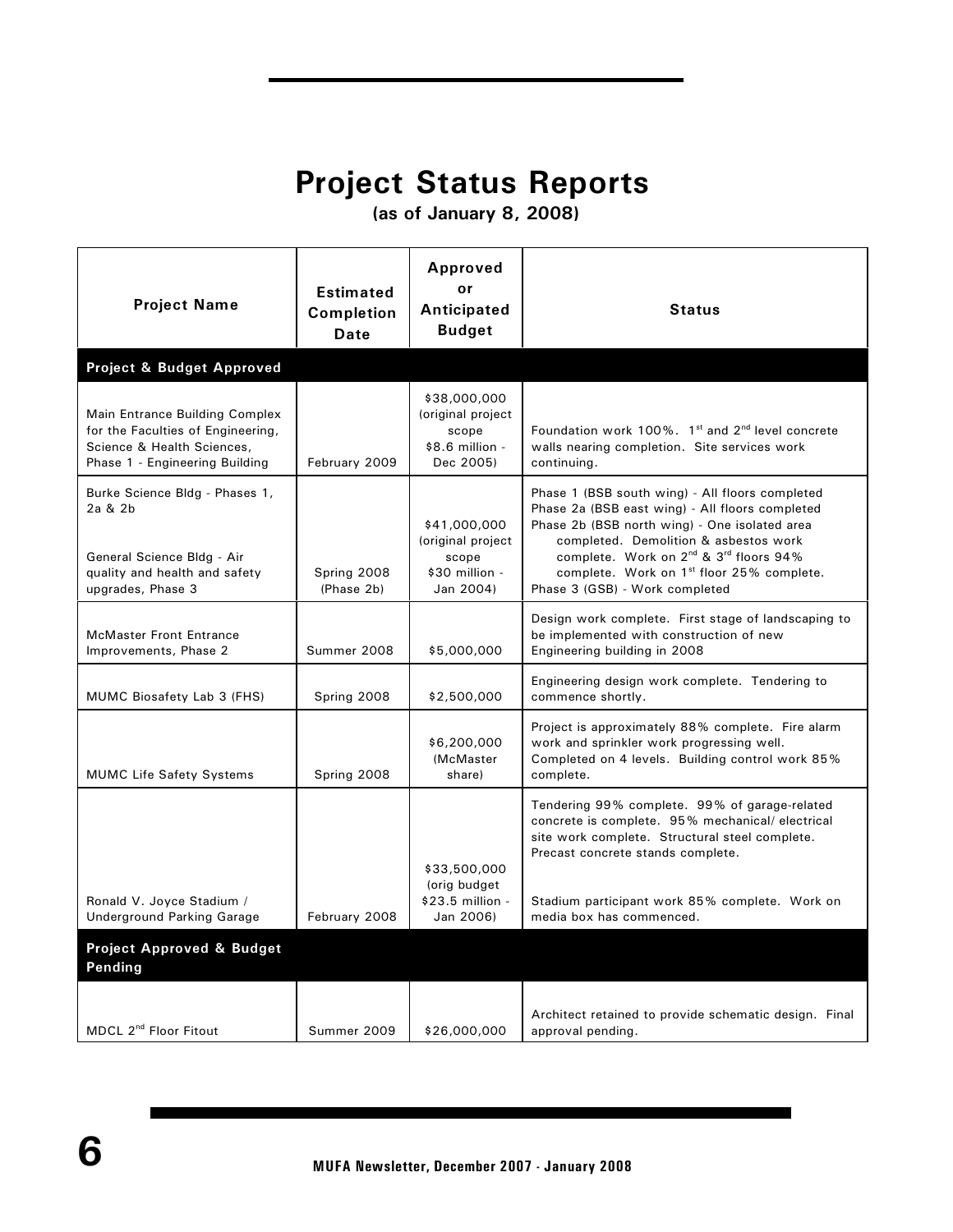| Project Not Approved &<br><b>Budget Pending</b>                                                                |                  |              |                                                                                                                                                                                    |
|----------------------------------------------------------------------------------------------------------------|------------------|--------------|------------------------------------------------------------------------------------------------------------------------------------------------------------------------------------|
| Main Entrance Building Complex<br>for the Faculties of Engineering,<br>Science, & Health Sciences<br>(Phase 2) |                  |              |                                                                                                                                                                                    |
| <b>Burlington Campus</b>                                                                                       | <b>Fall 2009</b> | \$35,000,000 | Business plan & functional plan currently being<br>developed                                                                                                                       |
| Project Not Approved,<br><b>Under Consideration</b>                                                            |                  |              |                                                                                                                                                                                    |
| Liberal Arts Building                                                                                          |                  |              | A space audit of existing space within the Faculties<br>of Social Sciences & Humanities has been<br>completed. Functional programme development to<br>be completed in Spring 2008. |
| Thode Library Learning<br>Commons                                                                              |                  |              | Preliminary concepts have been produced for an<br>open house in late November to receive feedback on<br>potential scope.                                                           |
|                                                                                                                |                  |              |                                                                                                                                                                                    |
| Above Ground Parking Structure                                                                                 |                  |              | On hold pending a campus wide parking review                                                                                                                                       |
| Sports Arena                                                                                                   |                  |              | Offsite location                                                                                                                                                                   |
| <b>Tennis Courts</b>                                                                                           |                  |              |                                                                                                                                                                                    |

# **Know Your Benefits**

### **How are new drugs added to the MUFA Drug Plan?**

The MUFA Formulary is called Plan 88. It is a traditional formulary managed by an independent organization named Emergis. On a weekly basis Emergis visits the Health Canada website and reviews the listing of newly compliant drugs. This list is then entered into the Emergis system and compared against all plans. Each plan has its own basic rules for what is covered or not covered. If the new drug matches the rules of the Plan, it is added. As a result the MUFA formulary is updated on a weekly basis.

In general, Plan 88 covers any drug that requires a prescription by law.

All prescription drugs have a Drug Identification Number (DIN) associated with them. If you need to find out if a particular drug is covered before you visit the pharmacy, contact Sun Life directly at 1-800-361-6212 and provide them with our Policy Number (25018), your McMaster employee ID, and the appropriate DIN.

For more information, please contact your area Human Resources Office: (Central HR — Ext. 23743 or 24552; Health Sciences HR — Ext. 22896).